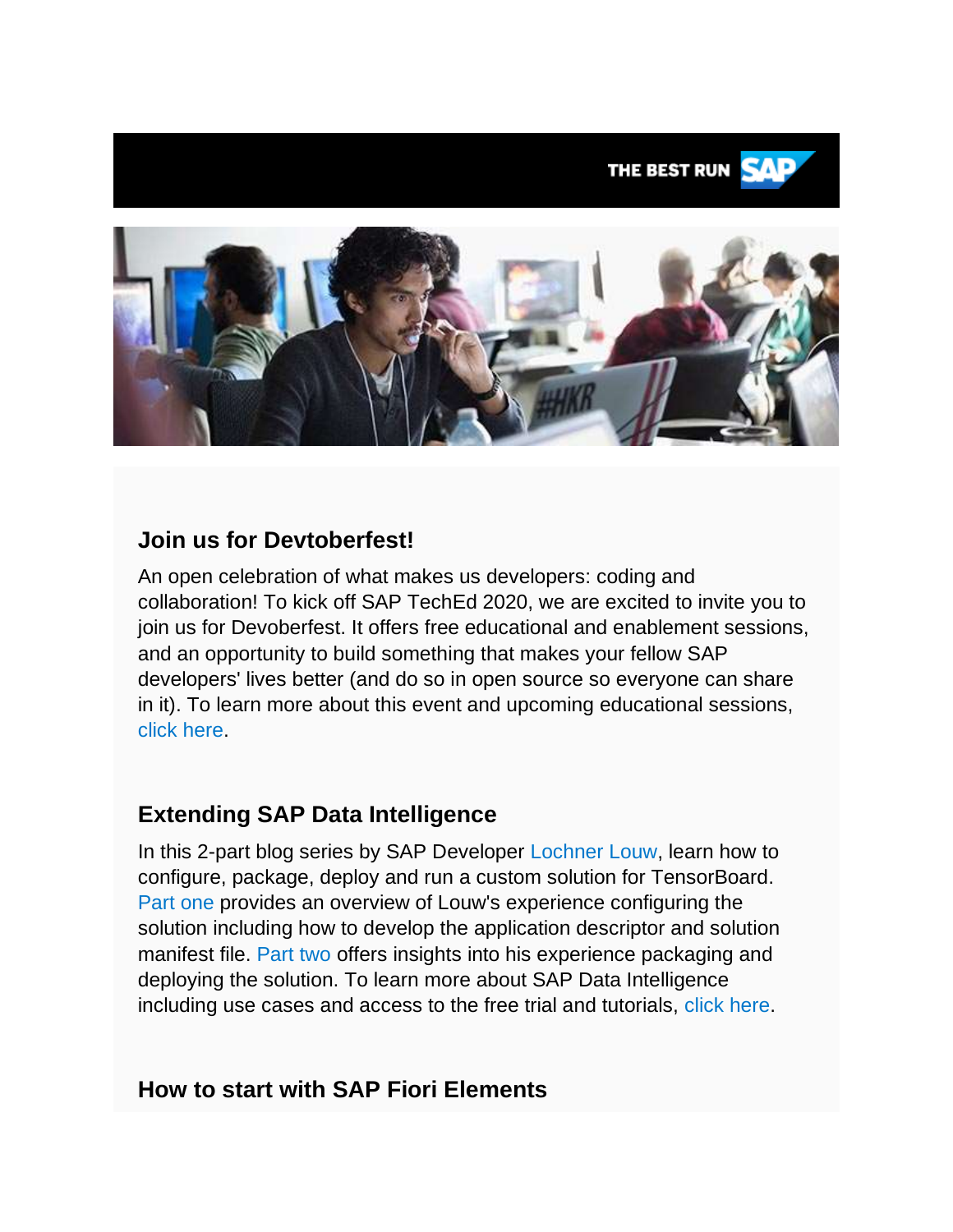Check out this [blog post](https://s4cloudae36f1aac.hana.ondemand.com/data-buffer/sap/public/cuan/link/100/42A759AB4ED7F9FF29C18595A703AABDADE71EBB?_V_=2&_K11_=84586EF14A8FBA9ADAC883E6E70414EC748EF886&_L54AD1F204_=c2NlbmFyaW89TUxDUEcmdGVuYW50PW15MzAwNzIzLnM0aGFuYS5vbmRlbWFuZC5jb20mdGFyZ2V0PWh0dHBzOi8vYmxvZ3Muc2FwLmNvbS8yMDIwLzA3LzAzL2RlY2lkZS1vbi1ob3ctdG8tc3RhcnQtd2l0aC1zYXAtZmlvcmktZWxlbWVudHMvP3NvdXJjZT1lbWFpbC1nLWRldmVsb3Blci1uZXdzbGV0dGVyLUF1ZzIwJnNhcC1vdXRib3VuZC1pZD00MkE3NTlBQjRFRDdGOUZGMjlDMTg1OTVBNzAzQUFCREFERTcxRUJCJnNtY19jYW1wYWlnbl9pZD0wMDAwMDEwNjA1&_K13_=190&_K14_=8939e95da0cb0c5e982794682c05db265ad3ff5d8b98d7b37aee3966818d3c06) for 3 approaches to getting started with SAP Fiori Elements such as plain CDS view, plain code-based, and code-based with CDS view reference. Get some quick tips, requirements and recommendations. To learn more about SAP Fiori Elements, [click here.](https://s4cloudae36f1aac.hana.ondemand.com/data-buffer/sap/public/cuan/link/100/42A759AB4ED7F9FF29C18595A703AABDADE71EBB?_V_=2&_K11_=B27EAFCCAD59BEC927312560A682227C7998D260&_L54AD1F204_=c2NlbmFyaW89TUxDUEcmdGVuYW50PW15MzAwNzIzLnM0aGFuYS5vbmRlbWFuZC5jb20mdGFyZ2V0PWh0dHBzOi8vaGVscC5zYXAuY29tL3ZpZXdlci80NjhhOTc3NzUxMjM0ODhhYjMzNDVhMGM0OGNhZGQ4Zi83LjUxLjQvZW4tVVMvMDMyNjViMDQwOGUyNDMyYzk1NzFkNmIzZmViNmIxZmQuaHRtbD9zb3VyY2U9ZW1haWwtZy1kZXZlbG9wZXItbmV3c2xldHRlci1BdWcyMCZzYXAtb3V0Ym91bmQtaWQ9NDJBNzU5QUI0RUQ3RjlGRjI5QzE4NTk1QTcwM0FBQkRBREU3MUVCQiZzbWNfY2FtcGFpZ25faWQ9MDAwMDAxMDYwNQ&_K13_=190&_K14_=43c7c83f2d6fe57bfcc735fed87b23cc979cecdb7c78ec2640460029fea7117e)

## **Camera functionality in SAPUI5**

Learn how to add camera functionality to an SAPUI5 app in this [blog post](https://s4cloudae36f1aac.hana.ondemand.com/data-buffer/sap/public/cuan/link/100/42A759AB4ED7F9FF29C18595A703AABDADE71EBB?_V_=2&_K11_=125BC8AF9A1CBE185CA6EE6026A5FA63D8146DFD&_L54AD1F204_=c2NlbmFyaW89TUxDUEcmdGVuYW50PW15MzAwNzIzLnM0aGFuYS5vbmRlbWFuZC5jb20mdGFyZ2V0PWh0dHBzOi8vYmxvZ3Muc2FwLmNvbS8yMDIwLzA3LzI5L2NhbWVyYS1mdW5jdGlvbmFsaXR5LWluLXNhcHVpNS8/c291cmNlPWVtYWlsLWctZGV2ZWxvcGVyLW5ld3NsZXR0ZXItQXVnMjAmc2FwLW91dGJvdW5kLWlkPTQyQTc1OUFCNEVEN0Y5RkYyOUMxODU5NUE3MDNBQUJEQURFNzFFQkImc21jX2NhbXBhaWduX2lkPTAwMDAwMTA2MDU&_K13_=190&_K14_=d9efce2e6266366f5d842ff39c011330422015163875f22c95deaad44ac4e354) by Consultant [Archisman Das.](https://s4cloudae36f1aac.hana.ondemand.com/data-buffer/sap/public/cuan/link/100/42A759AB4ED7F9FF29C18595A703AABDADE71EBB?_V_=2&_K11_=083A365AF544A13020EB100C409315A28169E74A&_L54AD1F204_=c2NlbmFyaW89TUxDUEcmdGVuYW50PW15MzAwNzIzLnM0aGFuYS5vbmRlbWFuZC5jb20mdGFyZ2V0PWh0dHBzOi8vcGVvcGxlLnNhcC5jb20vYXJjaGlzbWFuOTI/c291cmNlPWVtYWlsLWctZGV2ZWxvcGVyLW5ld3NsZXR0ZXItQXVnMjAmc2FwLW91dGJvdW5kLWlkPTQyQTc1OUFCNEVEN0Y5RkYyOUMxODU5NUE3MDNBQUJEQURFNzFFQkImc21jX2NhbXBhaWduX2lkPTAwMDAwMTA2MDU&_K13_=190&_K14_=910b69eb53ea8c7f83178e8d4225e1df80d3ae3c1be00aeae6f7533a05371a99) Get insights into how he approached this challenge and the steps he took to build this in. To learn more about SAPUI5 and explore the latest tutorials, [click here.](https://s4cloudae36f1aac.hana.ondemand.com/data-buffer/sap/public/cuan/link/100/42A759AB4ED7F9FF29C18595A703AABDADE71EBB?_V_=2&_K11_=D3B86EDBE738BDA3C8BF7C828454F44013D8F32A&_L54AD1F204_=c2NlbmFyaW89TUxDUEcmdGVuYW50PW15MzAwNzIzLnM0aGFuYS5vbmRlbWFuZC5jb20mdGFyZ2V0PWh0dHBzOi8vZGV2ZWxvcGVycy5zYXAuY29tL3RvcGljcy91aTUuaHRtbD9zb3VyY2U9ZW1haWwtZy1kZXZlbG9wZXItbmV3c2xldHRlci1BdWcyMCZzYXAtb3V0Ym91bmQtaWQ9NDJBNzU5QUI0RUQ3RjlGRjI5QzE4NTk1QTcwM0FBQkRBREU3MUVCQiZzbWNfY2FtcGFpZ25faWQ9MDAwMDAxMDYwNQ&_K13_=190&_K14_=5a5d448201d59fccd758f726566b7146c2bba43c5b8c516ad40a766a2a1ef025)

### **New step by step tutorials**

Explore our new or updated tutorials available on the [SAP Developer](https://s4cloudae36f1aac.hana.ondemand.com/data-buffer/sap/public/cuan/link/100/42A759AB4ED7F9FF29C18595A703AABDADE71EBB?_V_=2&_K11_=CC31564B0E6AC1AE5E7FC074700B3A7510348B1A&_L54AD1F204_=c2NlbmFyaW89TUxDUEcmdGVuYW50PW15MzAwNzIzLnM0aGFuYS5vbmRlbWFuZC5jb20mdGFyZ2V0PWh0dHBzOi8vZGV2ZWxvcGVycy5zYXAuY29tL3R1dG9yaWFsLW5hdmlnYXRvci5odG1sP3NvdXJjZT1lbWFpbC1nLWRldmVsb3Blci1uZXdzbGV0dGVyLUF1ZzIwJnNhcC1vdXRib3VuZC1pZD00MkE3NTlBQjRFRDdGOUZGMjlDMTg1OTVBNzAzQUFCREFERTcxRUJCJnNtY19jYW1wYWlnbl9pZD0wMDAwMDEwNjA1&_K13_=190&_K14_=5c1b8c3579bf249dc735d13a283c5e141f890cbebff062da2a0e29a87ae575ef)  [Center:](https://s4cloudae36f1aac.hana.ondemand.com/data-buffer/sap/public/cuan/link/100/42A759AB4ED7F9FF29C18595A703AABDADE71EBB?_V_=2&_K11_=CC31564B0E6AC1AE5E7FC074700B3A7510348B1A&_L54AD1F204_=c2NlbmFyaW89TUxDUEcmdGVuYW50PW15MzAwNzIzLnM0aGFuYS5vbmRlbWFuZC5jb20mdGFyZ2V0PWh0dHBzOi8vZGV2ZWxvcGVycy5zYXAuY29tL3R1dG9yaWFsLW5hdmlnYXRvci5odG1sP3NvdXJjZT1lbWFpbC1nLWRldmVsb3Blci1uZXdzbGV0dGVyLUF1ZzIwJnNhcC1vdXRib3VuZC1pZD00MkE3NTlBQjRFRDdGOUZGMjlDMTg1OTVBNzAzQUFCREFERTcxRUJCJnNtY19jYW1wYWlnbl9pZD0wMDAwMDEwNjA1&_K13_=190&_K14_=5c1b8c3579bf249dc735d13a283c5e141f890cbebff062da2a0e29a87ae575ef)

- [Consume Data from an ABAP System Using the Cloud Connector:](https://s4cloudae36f1aac.hana.ondemand.com/data-buffer/sap/public/cuan/link/100/42A759AB4ED7F9FF29C18595A703AABDADE71EBB?_V_=2&_K11_=CA0438AEBAC661F69A681F05441C998B86CB4411&_L54AD1F204_=c2NlbmFyaW89TUxDUEcmdGVuYW50PW15MzAwNzIzLnM0aGFuYS5vbmRlbWFuZC5jb20mdGFyZ2V0PWh0dHBzOi8vZGV2ZWxvcGVycy5zYXAuY29tL21pc3Npb24uY3AtY29ubmVjdGl2aXR5LWFiYXAuaHRtbD9zb3VyY2U9ZW1haWwtZy1kZXZlbG9wZXItbmV3c2xldHRlci1BdWcyMCZzYXAtb3V0Ym91bmQtaWQ9NDJBNzU5QUI0RUQ3RjlGRjI5QzE4NTk1QTcwM0FBQkRBREU3MUVCQiZzbWNfY2FtcGFpZ25faWQ9MDAwMDAxMDYwNQ&_K13_=190&_K14_=05158baddce174ea969c84eae12ef4d15232b24e9309f22f8b978be69eed3c34) Learn the different ways to consume data from an ABAP system on SAP Cloud Platform using the Cloud Connector.
- [Connect Your App to Third-Party Services with Open Connectors:](https://s4cloudae36f1aac.hana.ondemand.com/data-buffer/sap/public/cuan/link/100/42A759AB4ED7F9FF29C18595A703AABDADE71EBB?_V_=2&_K11_=E0EBD6B040E70F3A5A8B8BEE36390DEFB413E3E4&_L54AD1F204_=c2NlbmFyaW89TUxDUEcmdGVuYW50PW15MzAwNzIzLnM0aGFuYS5vbmRlbWFuZC5jb20mdGFyZ2V0PWh0dHBzOi8vZGV2ZWxvcGVycy5zYXAuY29tL21pc3Npb24uYXBpbS1vcGVuLWNvbm5lY3RvcnMuaHRtbD9zb3VyY2U9ZW1haWwtZy1kZXZlbG9wZXItbmV3c2xldHRlci1BdWcyMCZzYXAtb3V0Ym91bmQtaWQ9NDJBNzU5QUI0RUQ3RjlGRjI5QzE4NTk1QTcwM0FBQkRBREU3MUVCQiZzbWNfY2FtcGFpZ25faWQ9MDAwMDAxMDYwNQ&_K13_=190&_K14_=b02ff351a6e5cb9bf32c075fd21a285b7ef668e012316af5b763ec3249548dbd) Build an SAP Fiori application showing data from a third-party CRM system (HubSpot) using Open Connectors. See how to use SAP API Management to discover and manage your HubSpot instance.
- [Create a Web Front End with SAPUI5:](https://s4cloudae36f1aac.hana.ondemand.com/data-buffer/sap/public/cuan/link/100/42A759AB4ED7F9FF29C18595A703AABDADE71EBB?_V_=2&_K11_=1ADE17260C2EEFB172448859D5BD3F8922B22AA0&_L54AD1F204_=c2NlbmFyaW89TUxDUEcmdGVuYW50PW15MzAwNzIzLnM0aGFuYS5vbmRlbWFuZC5jb20mdGFyZ2V0PWh0dHBzOi8vZGV2ZWxvcGVycy5zYXAuY29tL2dyb3VwLmNwLWZyb250ZW5kLXVpNS0xLmh0bWw/c291cmNlPWVtYWlsLWctZGV2ZWxvcGVyLW5ld3NsZXR0ZXItQXVnMjAmc2FwLW91dGJvdW5kLWlkPTQyQTc1OUFCNEVEN0Y5RkYyOUMxODU5NUE3MDNBQUJEQURFNzFFQkImc21jX2NhbXBhaWduX2lkPTAwMDAwMTA2MDU&_K13_=190&_K14_=fbd23a544cb495607ba44903a5a87098c2a0edac22c1aa514b3e79759ce10cf5) Learn advanced concepts of SAPUI5 like data binding, i18n, and routing to build (with SAP Business Application Studio) a responsive web application that runs on desktop as well as on mobile devices.
- [Deploy an SAP Conversational AI Chatbot on Slack:](https://s4cloudae36f1aac.hana.ondemand.com/data-buffer/sap/public/cuan/link/100/42A759AB4ED7F9FF29C18595A703AABDADE71EBB?_V_=2&_K11_=01F1F26455A2FF8A7FE2BCD7D666013BCB4FEF66&_L54AD1F204_=c2NlbmFyaW89TUxDUEcmdGVuYW50PW15MzAwNzIzLnM0aGFuYS5vbmRlbWFuZC5jb20mdGFyZ2V0PWh0dHBzOi8vZGV2ZWxvcGVycy5zYXAuY29tL3R1dG9yaWFscy9jb252ZXJzYXRpb25hbC1haS1kZXBsb3ktc2xhY2suaHRtbD9zb3VyY2U9ZW1haWwtZy1kZXZlbG9wZXItbmV3c2xldHRlci1BdWcyMCZzYXAtb3V0Ym91bmQtaWQ9NDJBNzU5QUI0RUQ3RjlGRjI5QzE4NTk1QTcwM0FBQkRBREU3MUVCQiZzbWNfY2FtcGFpZ25faWQ9MDAwMDAxMDYwNQ&_K13_=190&_K14_=dfdef051166ad6027a50ac61365000fcc241b6c7e86b67b97106506f1c6fec19) Deploy an SAP Conversational AI chatbot on Slack and add it to a Slack channel to respond to user messages.
- [Deploy an SAP Conversational AI ChatBot on Facebook Messenger:](https://s4cloudae36f1aac.hana.ondemand.com/data-buffer/sap/public/cuan/link/100/42A759AB4ED7F9FF29C18595A703AABDADE71EBB?_V_=2&_K11_=0F1C8E4BBF3F8B3D7691BA5E19CCF543E584A783&_L54AD1F204_=c2NlbmFyaW89TUxDUEcmdGVuYW50PW15MzAwNzIzLnM0aGFuYS5vbmRlbWFuZC5jb20mdGFyZ2V0PWh0dHBzOi8vZGV2ZWxvcGVycy5zYXAuY29tL3R1dG9yaWFscy9jYWktZmFjZWJvb2stbWVzc2VuZ2VyLWJvdC1jcmVhdGUuaHRtbD9zb3VyY2U9ZW1haWwtZy1kZXZlbG9wZXItbmV3c2xldHRlci1BdWcyMCZzYXAtb3V0Ym91bmQtaWQ9NDJBNzU5QUI0RUQ3RjlGRjI5QzE4NTk1QTcwM0FBQkRBREU3MUVCQiZzbWNfY2FtcGFpZ25faWQ9MDAwMDAxMDYwNQ&_K13_=190&_K14_=3f42fe54d9cbc7145d3e745c593f985c6156ea61f2aa30197fe41a5e40672dde) Create, test, and publish an SAP Conversational AI chatBot on Facebook Messenger.
- [Deploy an SAP Conversational AI Chatbot on a Web Site:](https://s4cloudae36f1aac.hana.ondemand.com/data-buffer/sap/public/cuan/link/100/42A759AB4ED7F9FF29C18595A703AABDADE71EBB?_V_=2&_K11_=C2FBA42DF4C759685D185774A3167480AFF5D052&_L54AD1F204_=c2NlbmFyaW89TUxDUEcmdGVuYW50PW15MzAwNzIzLnM0aGFuYS5vbmRlbWFuZC5jb20mdGFyZ2V0PWh0dHBzOi8vZGV2ZWxvcGVycy5zYXAuY29tL3R1dG9yaWFscy9jb252ZXJzYXRpb25hbC1haS1kZXBsb3ktd2ViLmh0bWw/c291cmNlPWVtYWlsLWctZGV2ZWxvcGVyLW5ld3NsZXR0ZXItQXVnMjAmc2FwLW91dGJvdW5kLWlkPTQyQTc1OUFCNEVEN0Y5RkYyOUMxODU5NUE3MDNBQUJEQURFNzFFQkImc21jX2NhbXBhaWduX2lkPTAwMDAwMTA2MDU&_K13_=190&_K14_=b2f2b99ea05b987b5255f17d67f46406066d41754edd2f5a569dafdd9e27dd41) Deploy an SAP Conversational AI chatbot on a web site and control the look and feel.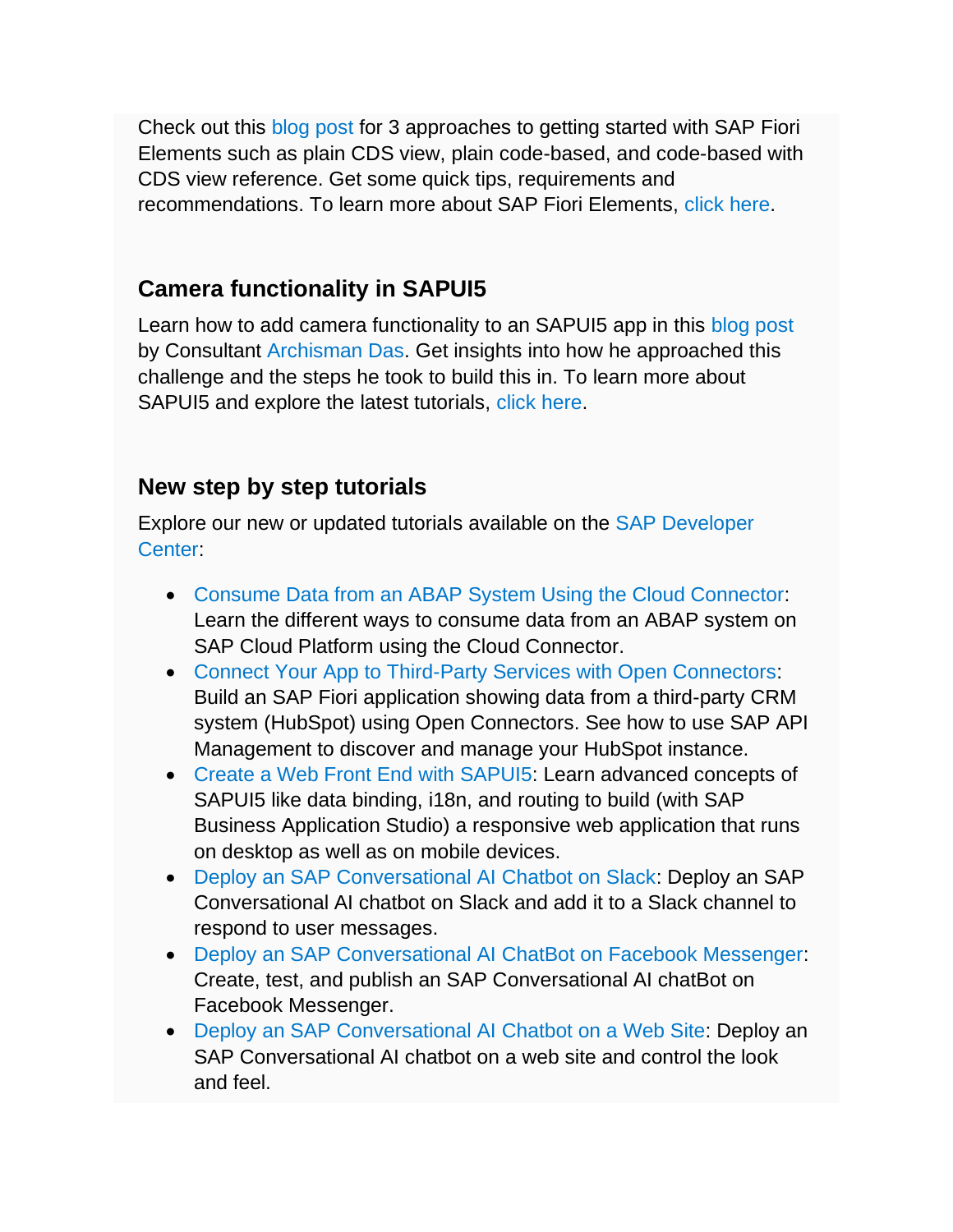#### **Events**

Check out the Events page in SAP Community for information about upcoming SAP Developer Advocates livestreams as well as SAP Community Calls, webcasts, and other virtual events.

#### **Visit the SAP Developer Center**

Check out the latest tutorials, code samples, product use cases, tools and SDKs, and sign up for free developer trials.

#### [Get started](https://s4cloudae36f1aac.hana.ondemand.com/data-buffer/sap/public/cuan/link/100/42A759AB4ED7F9FF29C18595A703AABDADE71EBB?_V_=2&_K11_=60E731A83F051E95DDD90B0222B1A4DF37DB2991&_L54AD1F204_=c2NlbmFyaW89TUxDUEcmdGVuYW50PW15MzAwNzIzLnM0aGFuYS5vbmRlbWFuZC5jb20mdGFyZ2V0PWh0dHBzOi8vZGV2ZWxvcGVycy5zYXAuY29tLz9zb3VyY2U9ZW1haWwtZy1kZXZlbG9wZXItbmV3c2xldHRlci1BdWcyMCZzYXAtb3V0Ym91bmQtaWQ9NDJBNzU5QUI0RUQ3RjlGRjI5QzE4NTk1QTcwM0FBQkRBREU3MUVCQiZzbWNfY2FtcGFpZ25faWQ9MDAwMDAxMDYwNQ&_K13_=190&_K14_=14581b01d068dde3d53139fb9309f695cbff972833aa5430c17a28b2bc0e9dbc)

# **Subscribe to this newsletter**

# **Upskill with openSAP**

[See upcoming events](https://s4cloudae36f1aac.hana.ondemand.com/data-buffer/sap/public/cuan/link/100/42A759AB4ED7F9FF29C18595A703AABDADE71EBB?_V_=2&_K11_=5DC114E42B5A05BD89B7E162A4011400DAB11470&_L54AD1F204_=c2NlbmFyaW89TUxDUEcmdGVuYW50PW15MzAwNzIzLnM0aGFuYS5vbmRlbWFuZC5jb20mdGFyZ2V0PWh0dHBzOi8vY29tbXVuaXR5LnNhcC5jb20vZXZlbnRzP3NvdXJjZT1lbWFpbC1nLWRldmVsb3Blci1uZXdzbGV0dGVyLUF1ZzIwJnNhcC1vdXRib3VuZC1pZD00MkE3NTlBQjRFRDdGOUZGMjlDMTg1OTVBNzAzQUFCREFERTcxRUJCJnNtY19jYW1wYWlnbl9pZD0wMDAwMDEwNjA1&_K13_=190&_K14_=36bc8b262e20096111edac5632a2ad35337827d7ed5640cabac90e02c6c5f5d8)

If you are looking to brush up or learn something new, take a look at the upcoming free online courses by openSAP.

Sign up to receive the monthly SAP Developer News with the latest information on tools, tutorials, free trials and all things that matter to developers right into your inbox.

#### **[Subscribe](https://s4cloudae36f1aac.hana.ondemand.com/data-buffer/sap/public/cuan/link/100/42A759AB4ED7F9FF29C18595A703AABDADE71EBB?_V_=2&_K11_=C1F526D0903E63978D0CE92B8FCE421C1830BCD4&_L54AD1F204_=c2NlbmFyaW89TUxDUEcmdGVuYW50PW15MzAwNzIzLnM0aGFuYS5vbmRlbWFuZC5jb20mdGFyZ2V0PWh0dHBzOi8vd3d3LnNhcC5jb20vY21wL25sL3NhcC1kZXZlbG9wZXItbmV3cy9pbmRleC5odG1sP3NhcC1vdXRib3VuZC1pZD00MkE3NTlBQjRFRDdGOUZGMjlDMTg1OTVBNzAzQUFCREFERTcxRUJCJnNtY19jYW1wYWlnbl9pZD0wMDAwMDEwNjA1&_K13_=190&_K14_=82a69e65cd5a799286a0572fe847268a51fe2752bea363af2a77871bee8468e9)**

#### [Browse courses](https://s4cloudae36f1aac.hana.ondemand.com/data-buffer/sap/public/cuan/link/100/42A759AB4ED7F9FF29C18595A703AABDADE71EBB?_V_=2&_K11_=6E111E46A69D1A1D07B4736352A8B473B98ADB10&_L54AD1F204_=c2NlbmFyaW89TUxDUEcmdGVuYW50PW15MzAwNzIzLnM0aGFuYS5vbmRlbWFuZC5jb20mdGFyZ2V0PWh0dHBzOi8vb3Blbi5zYXAuY29tL2NvdXJzZXM/c291cmNlPWVtYWlsLWctZGV2ZWxvcGVyLW5ld3NsZXR0ZXItQXVnMjAmc2FwLW91dGJvdW5kLWlkPTQyQTc1OUFCNEVEN0Y5RkYyOUMxODU5NUE3MDNBQUJEQURFNzFFQkImc21jX2NhbXBhaWduX2lkPTAwMDAwMTA2MDU&_K13_=190&_K14_=3c6a9bdc2fddacc2241024da7b1cdc8c17f5f4f61ce38ce2376d930db27041f4)

| Global<br><b>Contact Us</b><br>+ 1 800 872 1727<br>Or see our complete list of local<br>country numbers |                         |                      |  |
|---------------------------------------------------------------------------------------------------------|-------------------------|----------------------|--|
| <b>Unsubscribe</b>                                                                                      | <b>Subscribe</b>        | <b>Copyright</b>     |  |
|                                                                                                         | <b>Legal Disclosure</b> | <b>Visit SAP.com</b> |  |
| THE BEST RUN                                                                                            | Find us on              | ы                    |  |